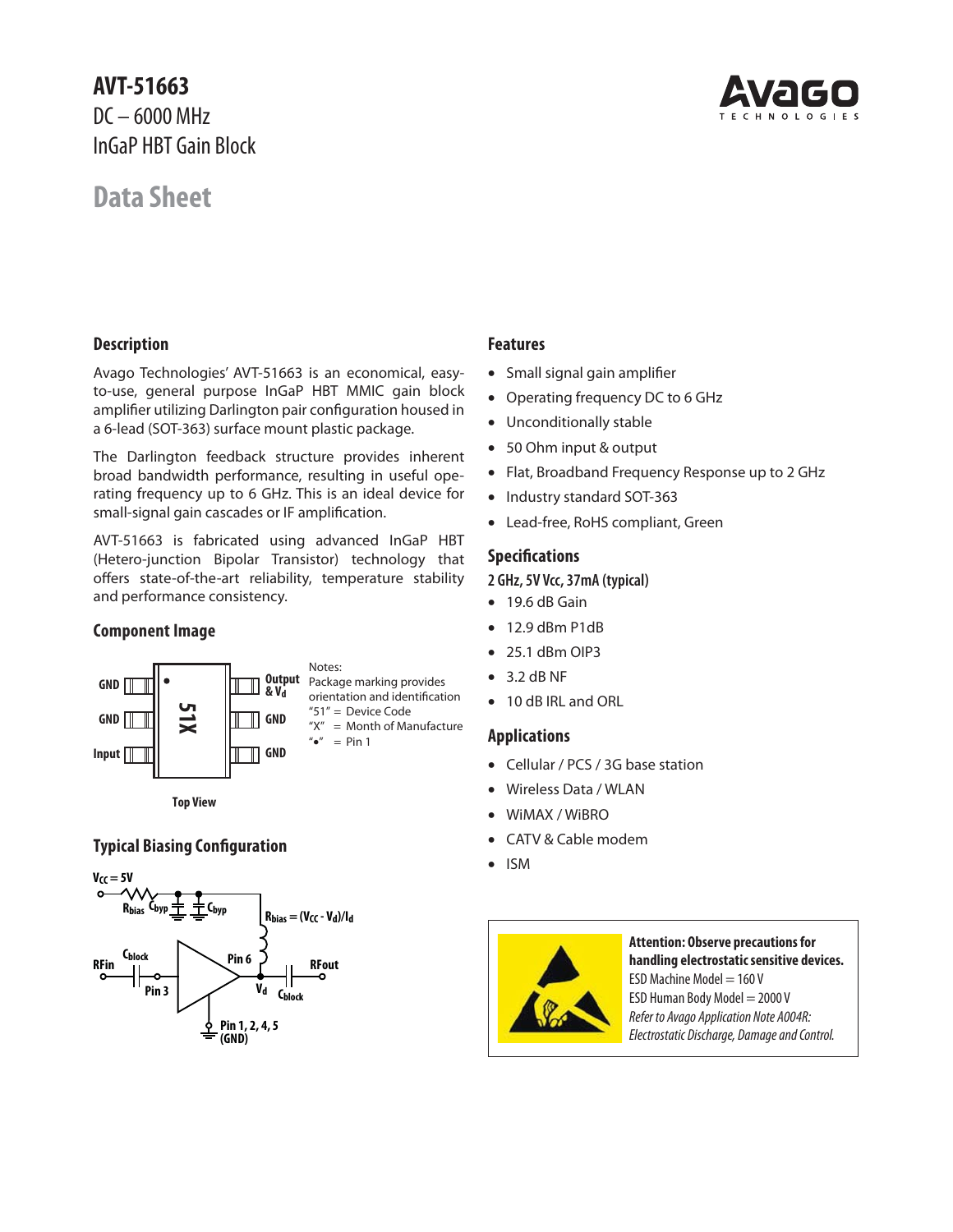## Absolute Maximum Rating<sup>[1]</sup> T<sub>A</sub>=25°C

| <b>Symbol</b>        | <b>Parameter</b>                       | <b>Units</b> | <b>Absolute Max.</b> |
|----------------------|----------------------------------------|--------------|----------------------|
| ld                   | Device Current                         | mA           | 70                   |
| P <sub>IN, MAX</sub> | <b>CW RF Input Power</b>               | dBm          | 15                   |
| P <sub>DISS</sub>    | Total Power Dissipation <sup>[3]</sup> | mW           | 284                  |
| Торт                 | <b>Operating Temperature</b>           | °⊂           | $-40$ to 85          |
| T <sub>J,MAX</sub>   | Junction Temperature                   | °C           | 150                  |
| Ҭҁҭҁ                 | Storage Temperature                    | °C           | $-65$ to 150         |

## **Thermal Resistance**

| Thermal Resistance $^{[2]}\theta_{JB} = 184^{\circ}$ C/W |  |
|----------------------------------------------------------|--|
| ( $I_d$ = 36 mA, T <sub>C</sub> = 85°C)                  |  |

Notes:

1. Operation of this device in excess of any of these limits may cause permanent damage.

2. Thermal resistance measured using Infrared measurement technique.

3. Ground lead temperature is 25°C. Derate 5.5mW/ $°C$  for T<sub>C</sub> > 98 $°C$ .

## **Electrical Specifications [1]**

T<sub>A</sub> = 25°C, Zo = 50  $\Omega$ , V<sub>CC</sub> = 5 V, R<sub>bias</sub> = 30  $\Omega$ , P<sub>in</sub> = -15 dBm (unless specified otherwise)

| Symbol                        | <b>Parameter and Test Condition</b>   | <b>Frequency</b>    | <b>Units</b>    | Min. | Typ.               | Max. |
|-------------------------------|---------------------------------------|---------------------|-----------------|------|--------------------|------|
| $I_d$                         | <b>Device Current</b>                 |                     | mA              | 33.0 | 36.4               | 40.0 |
| Gp                            | Power Gain                            | 900 MHz<br>2000 MHz | dB              | 18.0 | 21.7<br>19.6       | 21.0 |
| OIP3 <sup>[2]</sup>           | Output 3rd Intercept Point            | 900 MHz<br>2000 MHz | d <sub>Bm</sub> | 24.0 | 25.8<br>25.1       |      |
| <b>S11</b>                    | Input Return Loss, 50 $\Omega$ source | 900 MHz<br>2000 MHz | dB              |      | $-14.8$<br>$-10.8$ |      |
| S <sub>22</sub>               | Output Return Loss, 50 $\Omega$ load  | 900MHz<br>2000 MHz  | dB              |      | $-14.9$<br>$-11.8$ |      |
| S <sub>12</sub>               | Reverse Isolation                     | 900 MHz<br>2000 MHz | dB              |      | $-24.1$<br>$-24.6$ |      |
| P <sub>1</sub> d <sub>B</sub> | Output Power at 1dB Gain Compression  | 900 MHz<br>2000 MHz | d <sub>Bm</sub> |      | 13.3<br>12.9       |      |
| <b>NF</b>                     | Noise Figure                          | 900 MHz<br>2000 MHz | dB              |      | 2.8<br>3.2         |      |

Notes:

1. Measurements obtained on CPWG line with reference plane at the ends of DUT leads (as shown in Figure 1).

2. OIP3 test condition:  $F_{RF1}$  -  $F_{RF2}$  = 10MHz with input power of -23 dBm per tone measured at worse side band.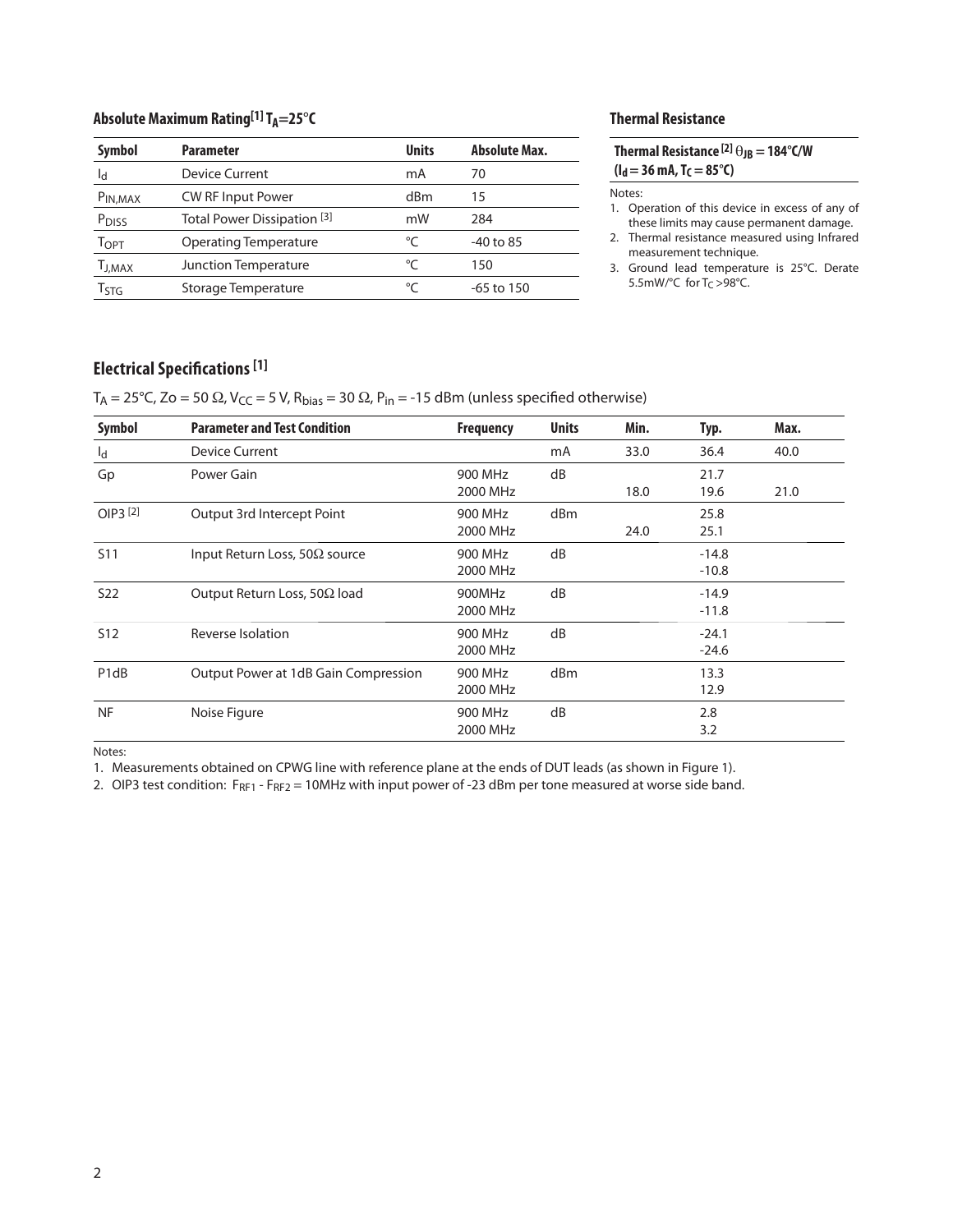

**Figure 1. Block diagram of board used for Id, Gain, OIP3, S11, S22, S12, OP1dB and NF measurements. Circuit losses have been de-embedded from actual measurements.**



**Product Consistency Distribution Charts at 2 GHz, V<sub>cc</sub> = 5 V, R<sub>bias</sub> = 30 Ω** 



**Figure 2. Id (mA) distribution. LSL = 33, Nominal = 36.4, USL = 40 Figure 3. Gain (dB) distribution. LSL = 18, Nominal = 19.6, USL = 21**





- 1. Statistical distribution determined from a sample size of 1500 samples taken from 3 different wafers from 2 wafer lots, measured on a production test board.
- 2. Future wafers allocated to this product may have typical values anywhere between the minimum and maximum specification limits.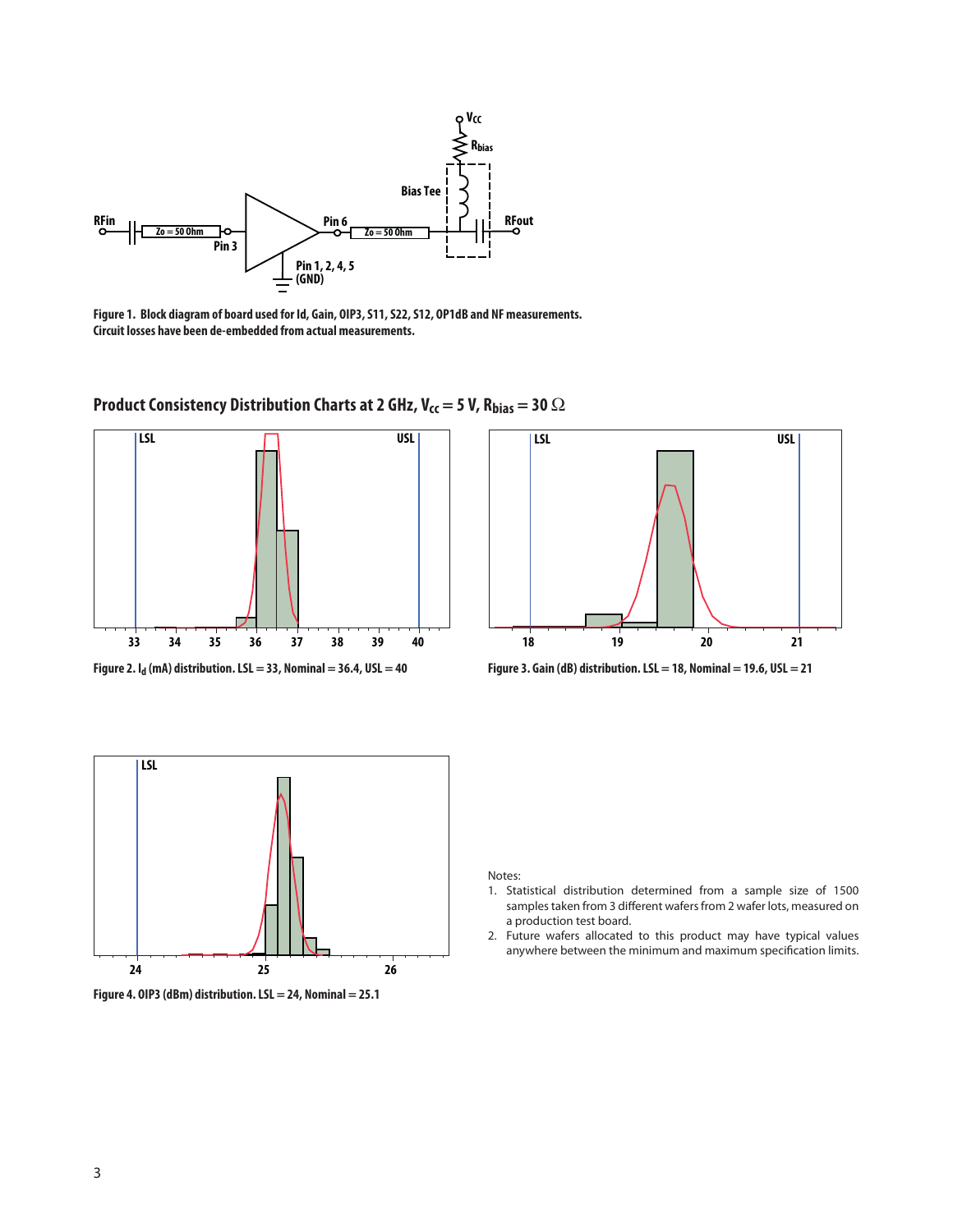T<sub>A</sub> = 25°C, Zo = 50 Ω, P<sub>in</sub> = -15 dBm (unless specified otherwise)







Figure 7. OIP3 vs Frequency at Id = 37mA, Pin=-23dBm Figure 8. NF vs Frequency at Id = 37mA



**Figure 9. I<sub>d</sub> vs V<sub>d</sub> and Temperature** 



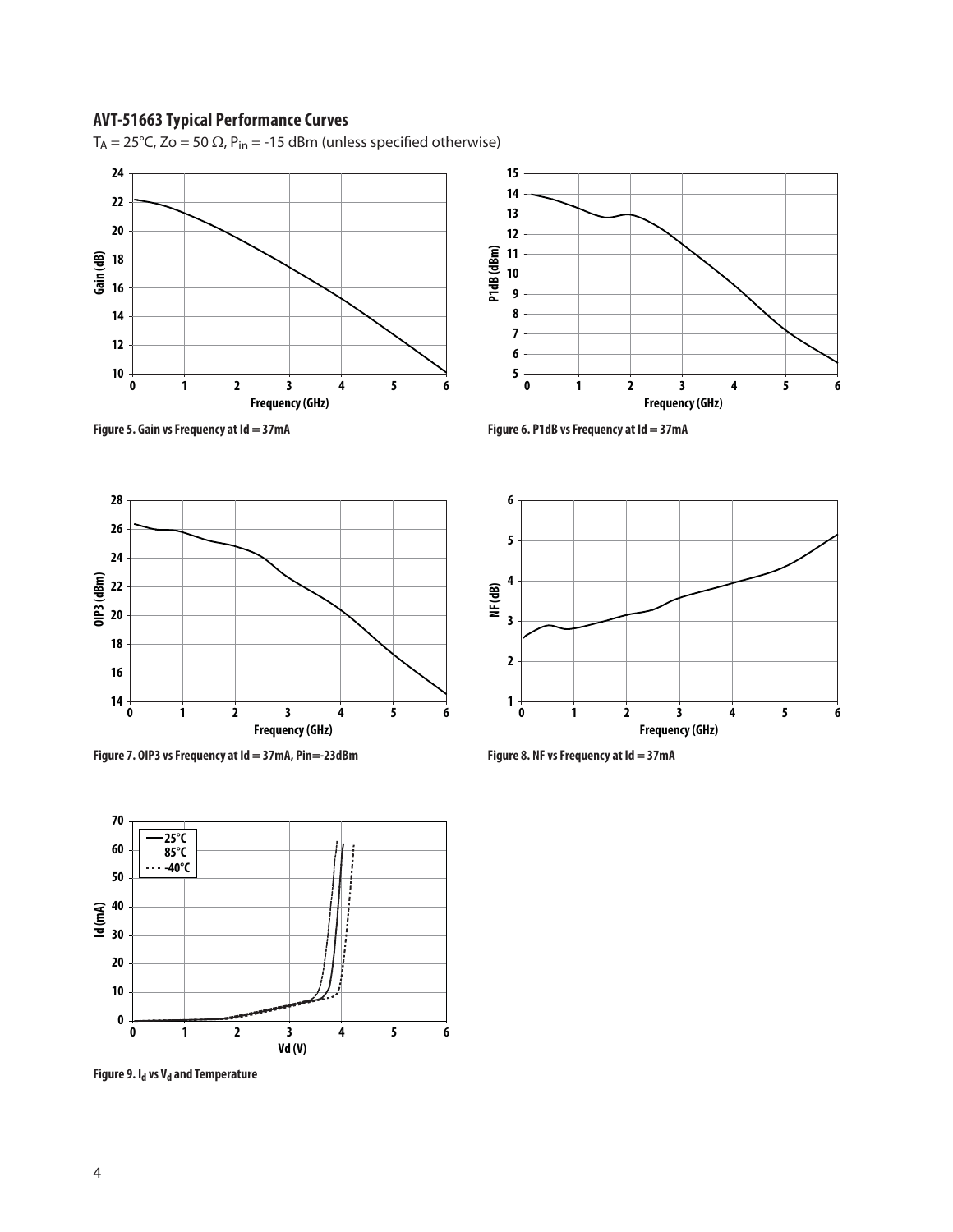





Figure 12. OIP3 vs I<sub>d</sub> and Temperature at 900 MHz, Pin=-23dBm **Figure 13. NF vs I<sub>d</sub> and Temperature at 900 MHz** 



Figure 14. Gain vs I<sub>d</sub> and Temperature at 2 GHz **Figure 15. P1dB vs Id and Temperature at 2 GHz** 



Figure 10. Gain vs I<sub>d</sub> and Temperature at 900 MHz **Figure 11. P1dB vs I<sub>d</sub> and Temperature at 900 MHz** 



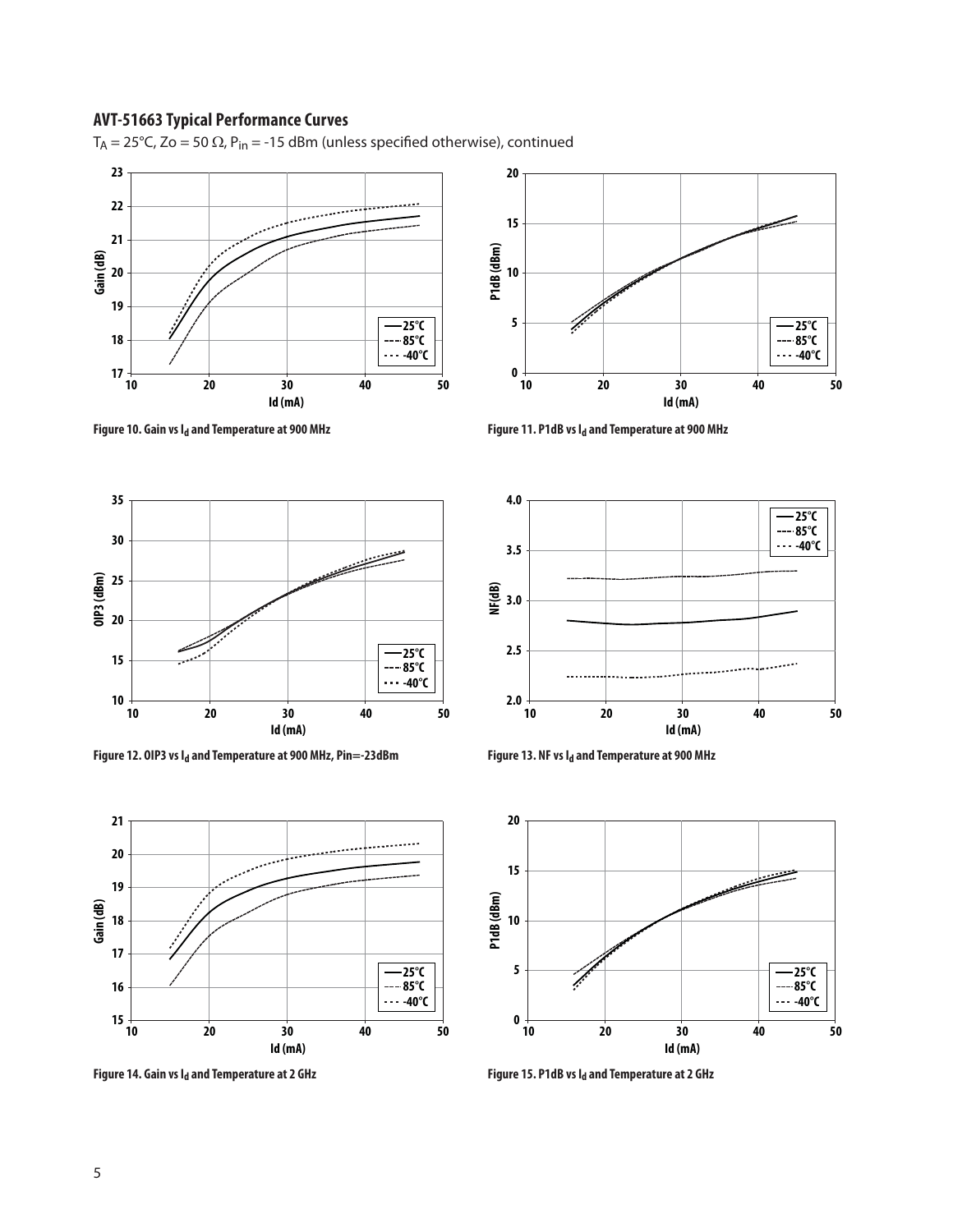



Figure 16. OIP3 vs I<sub>d</sub> and Temperature at 2 GHz, Pin=-23dBm Figure 17. NF vs I<sub>d</sub> and Temperature at 2 GHz



Figure 18. Gain vs I<sub>d</sub> and Frequency (GHz) **Figure 19. P1dB vs I<sub>d</sub> and Frequency (GHz)** 



Figure 20. OIP3 vs I<sub>d</sub> and Frequency (GHz), Pin=-23dBm Figure 21. NF vs I<sub>d</sub> and Frequency (GHz)





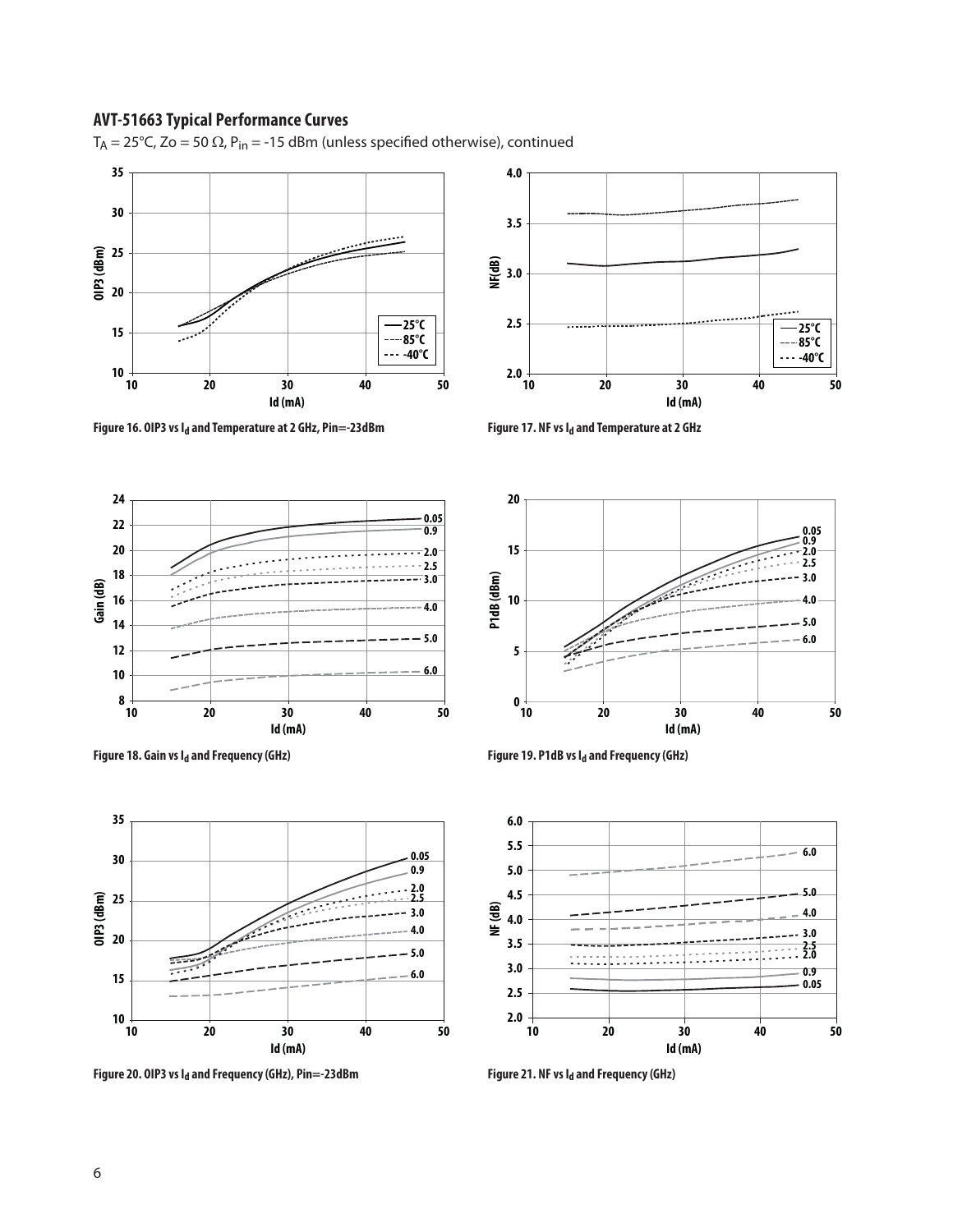T<sub>A</sub> = 25°C, Zo = 50  $\Omega$ , P<sub>in</sub> = -15 dBm (unless specified otherwise), continued

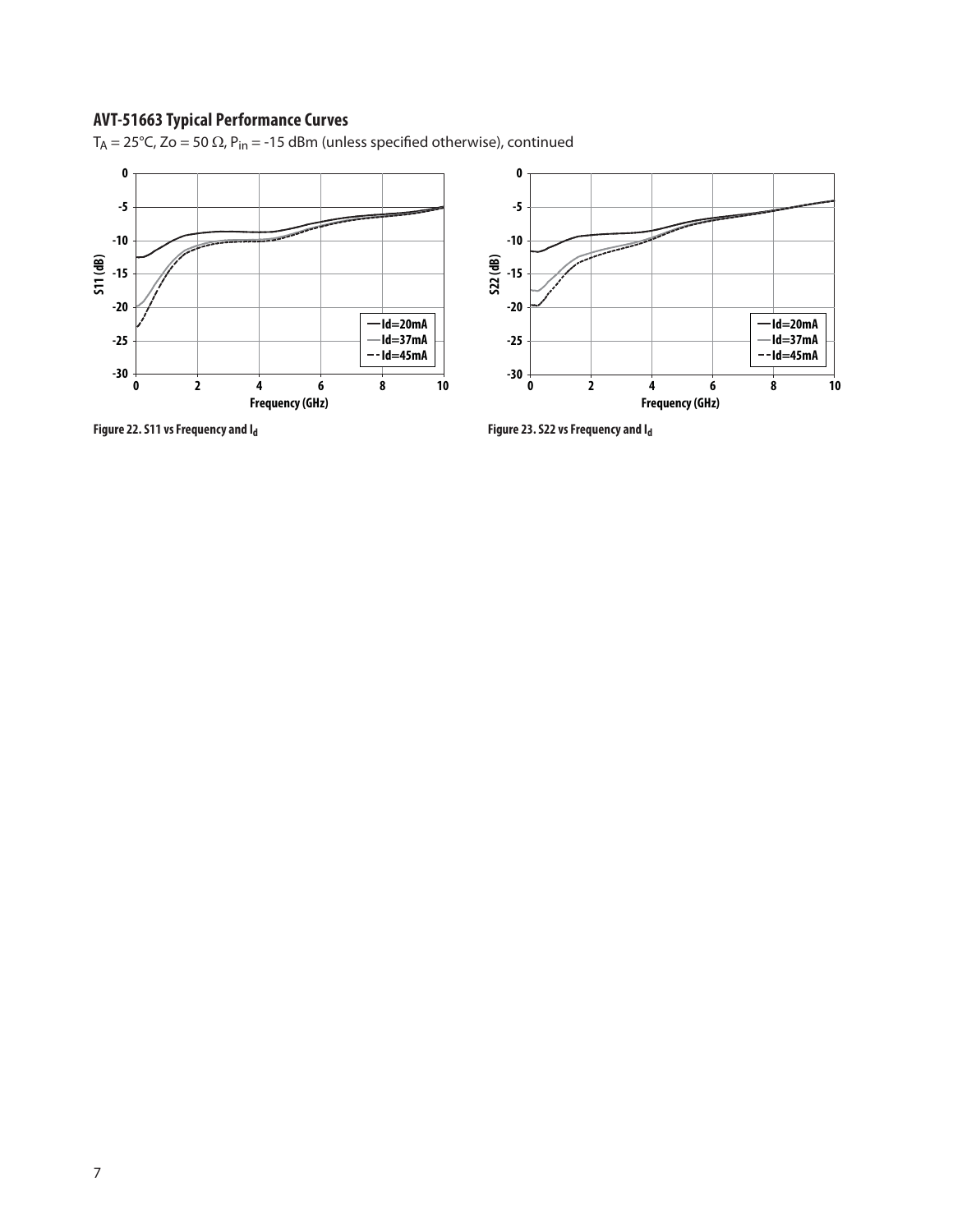| <b>Frequency</b> | <b>S11</b> |          |         | <b>S21</b> |          | <b>S12</b> |          | <b>S22</b> |          |      |
|------------------|------------|----------|---------|------------|----------|------------|----------|------------|----------|------|
| GHz              | Mag        | Angle    | dB      | Mag        | Angle    | Mag        | Angle    | Mag        | Angle    | K    |
| 0.05             | 0.24       | $-0.7$   | 20.4    | 10.51      | 177.2    | 0.07       | $-0.9$   | 0.26       | $-2.2$   | 1.0  |
| 0.1              | 0.24       | $-1.7$   | 20.4    | 10.50      | 174.8    | 0.07       | $-1.4$   | 0.26       | $-5.0$   | 1.0  |
| 0.5              | 0.25       | $-11.5$  | 20.2    | 10.21      | 154.5    | 0.07       | $-6.6$   | 0.27       | $-25.0$  | 1.0  |
| 0.9              | 0.29       | $-23.5$  | 19.8    | 9.73       | 135.1    | 0.07       | $-11.0$  | 0.30       | $-43.2$  | 1.0  |
| 1.5              | 0.34       | $-43.5$  | 19.0    | 8.89       | 107.3    | 0.07       | $-16.9$  | 0.34       | $-69.4$  | 1.1  |
| $2.0\,$          | 0.36       | $-60.5$  | 18.2    | 8.16       | 85.0     | 0.06       | $-21.3$  | 0.35       | $-90.6$  | 1.1  |
| 2.5              | 0.37       | $-78.0$  | 17.4    | 7.43       | 63.6     | 0.06       | $-25.3$  | 0.35       | $-111.0$ | 1.1  |
| 3.0              | 0.37       | $-96.1$  | 16.5    | 6.70       | 43.0     | 0.06       | $-28.9$  | 0.36       | $-131.0$ | 1.2  |
| 3.5              | 0.37       | $-115.4$ | 15.6    | 6.00       | 23.0     | 0.06       | $-32.4$  | 0.36       | $-150.8$ | 1.2  |
| 4.0              | 0.37       | $-136.2$ | 14.5    | 5.32       | 3.5      | 0.06       | $-35.8$  | 0.38       | $-169.9$ | 1.3  |
| 4.5              | 0.37       | $-157.4$ | 13.3    | 4.64       | $-15.3$  | 0.06       | $-39.0$  | 0.40       | 173.0    | 1.4  |
| 5.0              | 0.39       | $-178.3$ | 12.0    | 4.00       | $-32.9$  | 0.06       | $-41.8$  | 0.43       | 159.0    | 1.5  |
| $5.5\,$          | 0.41       | 162.1    | 10.7    | 3.44       | $-49.5$  | 0.06       | $-44.3$  | 0.45       | 146.7    | 1.6  |
| $6.0\,$          | 0.44       | 144.5    | 9.4     | 2.96       | $-65.2$  | 0.06       | $-47.0$  | 0.47       | 134.4    | 1.7  |
| 6.5              | 0.46       | 128.9    | 8.2     | 2.56       | $-80.0$  | 0.06       | $-49.9$  | 0.48       | 121.7    | 1.7  |
| $7.0\,$          | 0.47       | 114.6    | 6.9     | 2.22       | $-94.2$  | 0.07       | $-53.5$  | 0.50       | 108.7    | 1.8  |
| 7.5              | 0.49       | 100.6    | 5.7     | 1.93       | $-107.9$ | 0.07       | $-57.9$  | 0.51       | 95.7     | 1.9  |
| 8.0              | 0.50       | 86.2     | 4.5     | 1.68       | $-121.3$ | 0.07       | $-63.2$  | 0.53       | 83.0     | 2.0  |
| 8.5              | 0.51       | 70.9     | 3.2     | 1.45       | $-134.5$ | 0.08       | $-69.3$  | 0.56       | 71.3     | 2.1  |
| 9.0              | 0.52       | 55.2     | 1.9     | 1.25       | $-147.2$ | 0.08       | $-75.8$  | 0.58       | 60.7     | 2.2  |
| 9.5              | 0.54       | 40.2     | 0.5     | 1.06       | $-159.3$ | 0.08       | $-82.5$  | 0.61       | 51.1     | 2.4  |
| 10.0             | 0.57       | 27.4     | $-0.9$  | 0.90       | $-170.3$ | 0.08       | $-88.9$  | 0.63       | 42.2     | 2.5  |
| 10.5             | 0.60       | 17.7     | $-2.4$  | 0.76       | 179.7    | 0.08       | $-94.8$  | 0.65       | 33.4     | 2.7  |
| 11.0             | 0.62       | 10.7     | $-3.8$  | 0.65       | 170.6    | 0.08       | $-100.3$ | 0.67       | 24.7     | 2.9  |
| 11.5             | 0.64       | 4.7      | $-5.1$  | 0.56       | 162.0    | 0.08       | $-105.9$ | 0.68       | 15.5     | 3.1  |
| 12.0             | 0.65       | $-2.1$   | $-6.4$  | 0.48       | 153.2    | 0.08       | $-112.1$ | 0.69       | 5.8      | 3.4  |
| 12.5             | 0.66       | $-10.4$  | $-7.6$  | 0.42       | 144.1    | 0.08       | $-119.0$ | 0.71       | $-4.0$   | 3.7  |
| 13.0             | 0.67       | $-20.0$  | $-8.8$  | 0.36       | 134.8    | 0.08       | $-126.6$ | 0.72       | $-13.8$  | 4.0  |
| 13.5             | 0.68       | $-30.9$  | $-10.1$ | 0.31       | 125.3    | 0.08       | $-134.9$ | 0.73       | $-23.5$  | 4.4  |
| 14.0             | 0.70       | $-42.5$  | $-11.4$ | 0.27       | 115.7    | 0.08       | $-143.7$ | 0.74       | $-33.4$  | 4.9  |
| 14.5             | 0.72       | $-53.6$  | $-12.8$ | 0.23       | 106.7    | 0.08       | $-152.0$ | 0.75       | $-42.7$  | 5.4  |
| 15.0             | 0.74       | $-62.7$  | $-14.4$ | 0.19       | 99.2     | 0.08       | $-159.2$ | 0.77       | $-50.0$  | 5.9  |
| 16.0             | 0.76       | $-75.1$  | $-17.1$ | 0.14       | 89.1     | 0.07       | $-169.4$ | 0.80       | $-58.9$  | 7.1  |
| 17.0             | 0.77       | $-84.2$  | $-19.5$ | 0.11       | 82.8     | 0.07       | $-177.9$ | 0.81       | $-66.7$  | 8.8  |
| 18.0             | 0.78       | $-92.2$  | $-21.4$ | 0.08       | 77.3     | 0.07       | 172.3    | 0.81       | $-77.7$  | 10.8 |
| 19.0             | 0.78       | $-104.1$ | $-23.4$ | 0.07       | 69.5     | 0.07       | 158.6    | 0.81       | $-94.4$  | 13.9 |
| 20.0             | 0.80       | $-119.5$ | $-26.0$ | 0.05       | 61.1     | 0.06       | 143.3    | 0.83       | $-112.5$ | 17.9 |

**AVT-51663 Typical Scattering Parameters** T<sub>A</sub> = 25°C, Zo = 50 Ω, I<sub>d</sub> = 20 mA, (unless specified otherwise)

1. S-parameters are measured on a CPWG line fabricated on 0.025 inch thick Rogers® RO4350 material. The input reference plane is at the end of the input lead. The output reference plane is at the end of the output lead.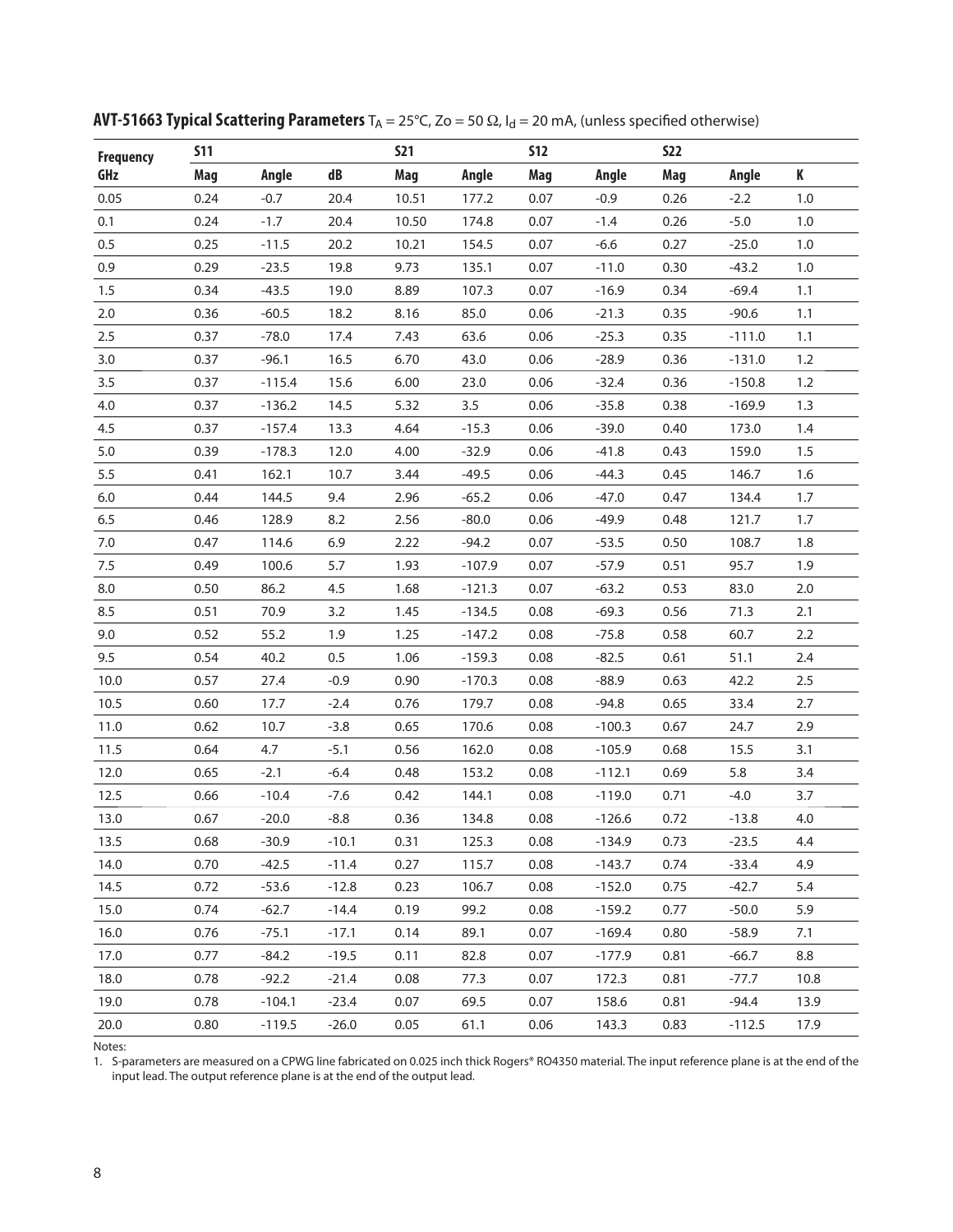| <b>Frequency</b> | <b>S11</b> |          |         | <b>S21</b> |          | <b>S12</b> |          | <b>S22</b> |          |      |
|------------------|------------|----------|---------|------------|----------|------------|----------|------------|----------|------|
| GHz              | Mag        | Angle    | dB      | Mag        | Angle    | Mag        | Angle    | Mag        | Angle    | K    |
| 0.05             | 0.10       | 1.7      | 22.2    | 12.85      | 177.2    | 0.06       | 0.0      | 0.13       | $-2.3$   | 1.0  |
| 0.1              | 0.10       | 3.1      | 22.2    | 12.82      | 174.5    | 0.06       | $-1.0$   | 0.13       | $-5.9$   | 1.0  |
| 0.5              | 0.13       | 2.7      | 21.9    | 12.40      | 153.3    | 0.06       | $-5.7$   | 0.15       | $-29.1$  | 1.0  |
| 0.9              | 0.18       | $-8.3$   | 21.4    | 11.73      | 132.9    | 0.06       | $-9.8$   | 0.18       | $-48.9$  | 1.0  |
| 1.5              | 0.26       | $-31.2$  | 20.4    | 10.51      | 103.9    | 0.06       | $-15.2$  | 0.23       | $-76.3$  | 1.1  |
| $2.0\,$          | 0.29       | $-49.8$  | 19.5    | 9.45       | 81.2     | 0.06       | $-19.2$  | 0.26       | $-98.2$  | 1.1  |
| 2.5              | 0.31       | $-68.7$  | 18.5    | 8.42       | 59.8     | 0.06       | $-22.7$  | 0.27       | $-119.0$ | 1.2  |
| 3.0              | 0.32       | $-88.0$  | 17.5    | 7.47       | 39.5     | 0.06       | $-25.8$  | 0.29       | $-139.0$ | 1.2  |
| 3.5              | 0.32       | $-108.4$ | 16.4    | 6.60       | 19.9     | 0.06       | $-28.5$  | 0.31       | $-158.8$ | 1.3  |
| 4.0              | 0.32       | $-130.4$ | 15.3    | 5.79       | 0.9      | 0.06       | $-31.1$  | 0.33       | $-177.6$ | 1.4  |
| 4.5              | 0.33       | $-152.9$ | 14.0    | 5.04       | $-17.4$  | 0.06       | $-33.6$  | 0.37       | 166.0    | 1.5  |
| $5.0$            | 0.35       | $-175.0$ | 12.7    | 4.33       | $-34.7$  | 0.06       | $-35.8$  | 0.40       | 152.8    | 1.5  |
| $5.5\,$          | 0.38       | 164.5    | 11.4    | 3.72       | $-51.0$  | 0.06       | $-38.1$  | 0.43       | 141.1    | 1.6  |
| $6.0\,$          | 0.41       | 146.3    | 10.1    | 3.20       | $-66.5$  | 0.06       | $-40.8$  | 0.45       | 129.2    | 1.6  |
| 6.5              | 0.43       | 130.2    | 8.8     | 2.77       | $-81.2$  | 0.06       | $-44.1$  | 0.47       | 116.7    | 1.7  |
| $7.0\,$          | 0.45       | 115.6    | 7.6     | 2.40       | $-95.3$  | 0.07       | $-48.2$  | 0.49       | 104.0    | 1.7  |
| 7.5              | 0.47       | 101.3    | $6.4$   | 2.08       | $-109.0$ | 0.07       | $-53.3$  | 0.51       | 91.2     | 1.8  |
| 8.0              | 0.48       | 86.7     | 5.2     | 1.81       | $-122.3$ | 0.08       | $-59.2$  | 0.53       | 78.8     | 1.8  |
| 8.5              | 0.49       | 71.2     | 3.9     | 1.56       | $-135.4$ | 0.08       | $-65.8$  | 0.55       | 67.4     | 1.9  |
| 9.0              | 0.51       | 55.3     | 2.6     | 1.34       | $-148.1$ | 0.08       | $-72.9$  | 0.58       | 57.1     | 2.0  |
| 9.5              | 0.53       | 40.1     | 1.2     | 1.14       | $-160.1$ | 0.08       | $-80.1$  | 0.61       | 47.8     | 2.1  |
| 10.0             | 0.56       | 27.2     | $-0.3$  | 0.97       | $-171.1$ | 0.09       | $-86.9$  | 0.63       | 39.1     | 2.3  |
| 10.5             | 0.59       | 17.5     | $-1.7$  | 0.82       | 178.9    | 0.09       | $-93.2$  | 0.65       | 30.6     | 2.4  |
| 11.0             | 0.62       | 10.4     | $-3.1$  | 0.70       | 169.8    | 0.09       | $-99.1$  | 0.66       | 22.1     | 2.6  |
| 11.5             | 0.64       | 4.3      | $-4.4$  | 0.60       | 161.1    | 0.09       | $-105.1$ | 0.68       | 13.2     | 2.8  |
| 12.0             | 0.65       | $-2.5$   | $-5.7$  | 0.52       | 152.3    | 0.09       | $-111.6$ | 0.69       | 3.6      | 3.0  |
| 12.5             | 0.66       | $-10.8$  | $-6.9$  | 0.45       | 143.1    | 0.09       | $-118.7$ | 0.70       | $-6.1$   | 3.3  |
| 13.0             | 0.67       | $-20.5$  | $-8.1$  | 0.39       | 133.8    | 0.09       | $-126.5$ | 0.72       | $-15.7$  | 3.6  |
| 13.5             | 0.68       | $-31.5$  | $-9.4$  | 0.34       | 124.1    | 0.09       | $-134.9$ | 0.73       | $-25.4$  | 4.0  |
| 14.0             | 0.69       | $-43.1$  | $-10.7$ | 0.29       | 114.4    | 0.09       | $-143.7$ | 0.74       | $-35.2$  | 4.4  |
| 14.5             | 0.71       | $-54.1$  | $-12.1$ | 0.25       | 105.3    | 0.08       | $-152.2$ | 0.75       | $-44.3$  | 4.9  |
| 15.0             | 0.73       | $-63.2$  | $-13.6$ | 0.21       | 97.6     | 0.08       | $-159.4$ | 0.77       | $-51.6$  | 5.4  |
| 16.0             | 0.76       | $-75.7$  | $-16.4$ | 0.15       | 87.0     | 0.07       | $-169.8$ | 0.80       | $-60.3$  | 6.5  |
| 17.0             | 0.77       | $-85.0$  | $-18.7$ | 0.12       | 79.9     | 0.07       | $-178.4$ | 0.81       | $-67.9$  | 8.0  |
| 18.0             | 0.77       | $-93.2$  | $-20.6$ | 0.09       | 73.6     | 0.07       | 171.6    | 0.81       | $-78.9$  | 10.0 |
| 19.0             | 0.78       | $-104.8$ | $-22.7$ | 0.07       | 65.1     | 0.07       | 158.1    | 0.80       | $-95.5$  | 12.9 |
| 20.0             | 0.79       | $-120.2$ | $-25.4$ | 0.05       | 55.7     | 0.06       | 142.9    | 0.83       | $-113.5$ | 17.0 |

**AVT-51663 Typical Scattering Parameters** T<sub>A</sub> = 25°C, Zo = 50 Ω, I<sub>d</sub> = 37 mA, (unless specified otherwise)

1. S-parameters are measured on a CPWG line fabricated on 0.025 inch thick Rogers® RO4350 material. The input reference plane is at the end of the input lead. The output reference plane is at the end of the output lead.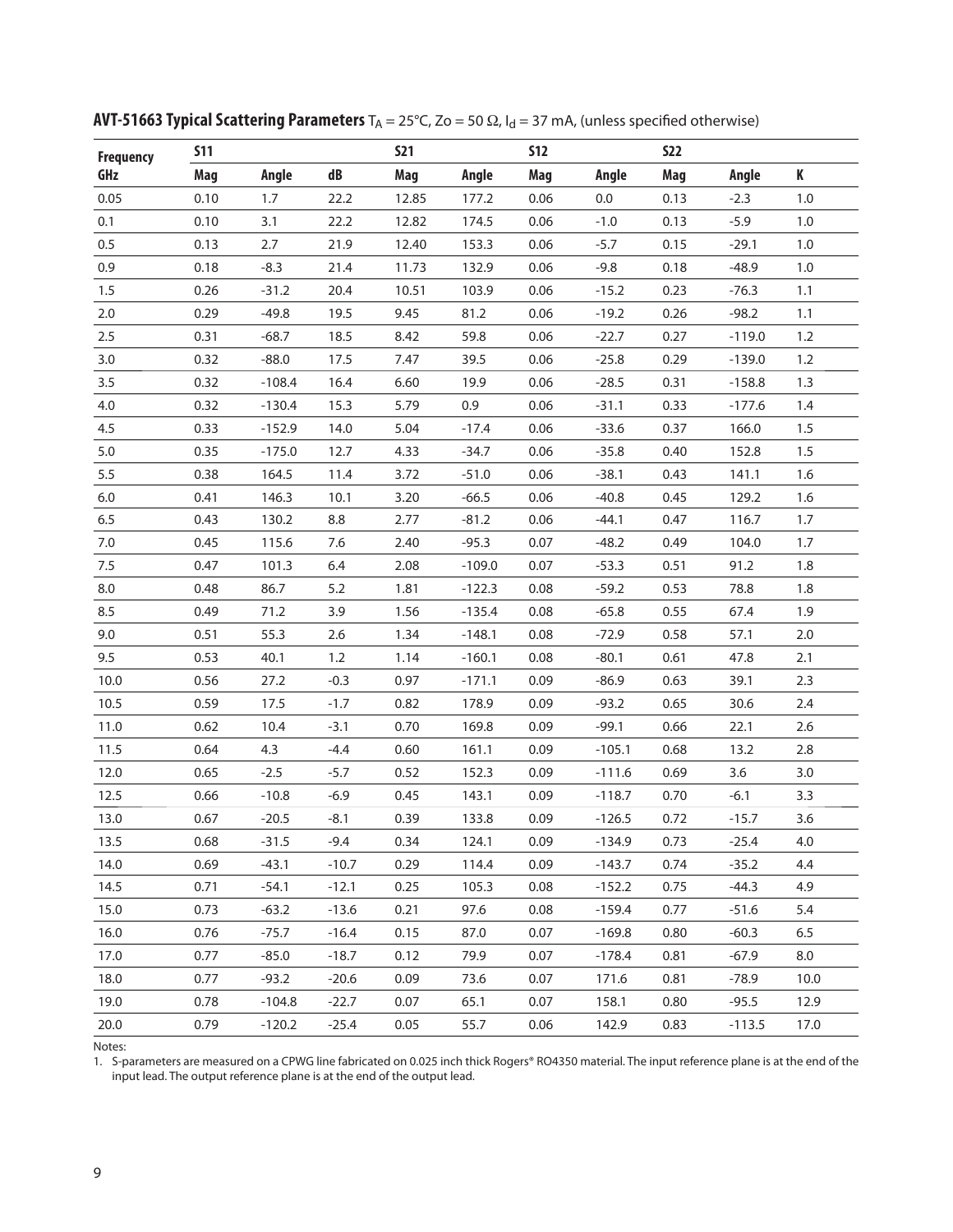| <b>Frequency</b> | <b>S11</b> |          |         | <b>S21</b> |          | <b>S12</b> |          | <b>S22</b> |          |      |
|------------------|------------|----------|---------|------------|----------|------------|----------|------------|----------|------|
| GHz              | Mag        | Angle    | dB      | Mag        | Angle    | Mag        | Angle    | Mag        | Angle    | K    |
| 0.05             | 0.07       | 3.4      | 22.5    | 13.37      | 177.2    | 0.06       | $-0.3$   | 0.10       | $-2.5$   | 1.0  |
| 0.1              | 0.07       | 6.5      | 22.5    | 13.34      | 174.5    | 0.06       | $-1.0$   | 0.10       | $-6.4$   | 1.0  |
| 0.5              | 0.11       | 9.9      | 22.2    | 12.89      | 153.1    | 0.06       | $-5.4$   | 0.12       | $-30.5$  | 1.0  |
| 0.9              | 0.16       | $-1.9$   | 21.7    | 12.17      | 132.5    | 0.06       | $-9.3$   | 0.15       | $-50.5$  | 1.0  |
| 1.5              | 0.24       | $-27.4$  | 20.7    | 10.87      | 103.3    | 0.06       | $-14.7$  | 0.21       | $-77.8$  | 1.1  |
| $2.0\,$          | 0.28       | $-46.7$  | 19.8    | 9.74       | 80.6     | 0.06       | $-18.6$  | 0.23       | $-99.6$  | 1.1  |
| 2.5              | 0.30       | $-66.2$  | 18.7    | 8.65       | 59.2     | 0.06       | $-22.0$  | 0.26       | $-120.4$ | 1.2  |
| 3.0              | 0.31       | $-85.9$  | 17.7    | 7.65       | 38.9     | 0.06       | $-25.0$  | 0.27       | $-140.4$ | 1.2  |
| 3.5              | 0.31       | $-106.7$ | 16.6    | 6.75       | 19.4     | 0.06       | $-27.7$  | 0.29       | $-160.1$ | 1.3  |
| 4.0              | 0.31       | $-129.0$ | 15.4    | 5.92       | 0.5      | 0.06       | $-30.2$  | 0.32       | $-178.8$ | 1.4  |
| 4.5              | 0.32       | $-151.9$ | 14.2    | 5.14       | $-17.7$  | 0.06       | $-32.5$  | 0.36       | 164.9    | 1.5  |
| $5.0$            | 0.34       | $-174.3$ | 12.9    | 4.43       | $-34.9$  | 0.06       | $-34.7$  | 0.39       | 151.8    | 1.5  |
| $5.5\,$          | 0.37       | 164.9    | 11.6    | 3.80       | $-51.2$  | 0.06       | $-37.0$  | 0.42       | 140.4    | 1.6  |
| $6.0\,$          | 0.40       | 146.5    | 10.3    | 3.27       | $-66.7$  | 0.06       | $-39.7$  | 0.45       | 128.4    | 1.6  |
| 6.5              | 0.43       | 130.3    | 9.0     | 2.83       | $-81.4$  | 0.06       | $-43.1$  | 0.47       | 116.0    | 1.7  |
| $7.0\,$          | 0.45       | 115.6    | 7.8     | 2.45       | $-95.5$  | 0.07       | $-47.3$  | 0.48       | 103.3    | 1.7  |
| 7.5              | 0.46       | 101.3    | 6.6     | 2.13       | $-109.1$ | 0.07       | $-52.5$  | 0.50       | 90.5     | 1.7  |
| 8.0              | 0.48       | 86.6     | 5.3     | 1.85       | $-122.5$ | 0.08       | $-58.5$  | 0.53       | 78.2     | 1.8  |
| 8.5              | 0.49       | 71.0     | 4.1     | 1.60       | $-135.6$ | 0.08       | $-65.3$  | 0.55       | 66.8     | 1.9  |
| 9.0              | 0.50       | 55.1     | 2.8     | 1.37       | $-148.3$ | 0.08       | $-72.5$  | 0.58       | 56.5     | 2.0  |
| 9.5              | 0.53       | 39.9     | 1.4     | 1.17       | $-160.3$ | 0.09       | $-79.8$  | 0.60       | 47.2     | 2.1  |
| 10.0             | 0.56       | 27.0     | $-0.1$  | 0.99       | $-171.3$ | 0.09       | $-86.7$  | 0.63       | 38.5     | 2.2  |
| 10.5             | 0.59       | 17.3     | $-1.5$  | 0.84       | 178.7    | 0.09       | $-93.1$  | 0.65       | 30.1     | 2.4  |
| 11.0             | 0.62       | 10.2     | $-2.9$  | 0.72       | 169.6    | 0.09       | $-99.0$  | 0.66       | 21.6     | 2.5  |
| 11.5             | 0.63       | 4.1      | $-4.2$  | 0.62       | 160.8    | 0.09       | $-105.0$ | 0.68       | 12.7     | 2.7  |
| 12.0             | 0.64       | $-2.8$   | $-5.5$  | 0.53       | 151.9    | 0.09       | $-111.6$ | 0.69       | 3.2      | 3.0  |
| 12.5             | 0.65       | $-11.1$  | $-6.7$  | 0.46       | 142.8    | 0.09       | $-118.8$ | 0.70       | $-6.6$   | 3.2  |
| 13.0             | 0.66       | $-20.9$  | $-7.9$  | 0.40       | 133.3    | 0.09       | $-126.6$ | 0.72       | $-16.2$  | 3.5  |
| 13.5             | 0.68       | $-31.8$  | $-9.2$  | 0.35       | 123.6    | 0.09       | $-135.1$ | 0.73       | $-25.8$  | 3.9  |
| 14.0             | 0.69       | $-43.4$  | $-10.5$ | 0.30       | 113.9    | 0.09       | $-143.9$ | 0.74       | $-35.6$  | 4.3  |
| 14.5             | 0.71       | $-54.4$  | $-11.9$ | 0.25       | 104.7    | 0.08       | $-152.4$ | 0.75       | $-44.7$  | 4.8  |
| 15.0             | 0.73       | $-63.5$  | $-13.4$ | 0.21       | 97.0     | 0.08       | $-159.6$ | 0.77       | $-52.0$  | 5.2  |
| 16.0             | 0.76       | $-76.1$  | $-16.1$ | 0.16       | 86.1     | 0.07       | $-170.1$ | 0.80       | $-60.6$  | 6.3  |
| 17.0             | 0.77       | $-85.4$  | $-18.4$ | 0.12       | 78.8     | 0.07       | $-178.8$ | 0.81       | $-68.3$  | 7.8  |
| 18.0             | 0.77       | $-93.7$  | $-20.4$ | 0.10       | 72.1     | 0.07       | 171.2    | 0.80       | $-79.3$  | 9.8  |
| 19.0             | 0.78       | $-105.2$ | $-22.4$ | 0.08       | 63.3     | 0.07       | 157.7    | 0.80       | $-95.9$  | 12.7 |
| 20.0             | 0.79       | $-120.6$ | $-25.2$ | 0.06       | 53.8     | 0.06       | 142.6    | 0.82       | $-113.9$ | 16.7 |

**AVT-51663 Typical Scattering Parameters** T<sub>A</sub> = 25°C, Zo = 50 Ω, I<sub>d</sub> = 45 mA, (unless specified otherwise)

1. S-parameters are measured on a CPWG line fabricated on 0.025 inch thick Rogers® RO4350 material. The input reference plane is at the end of the input lead. The output reference plane is at the end of the output lead.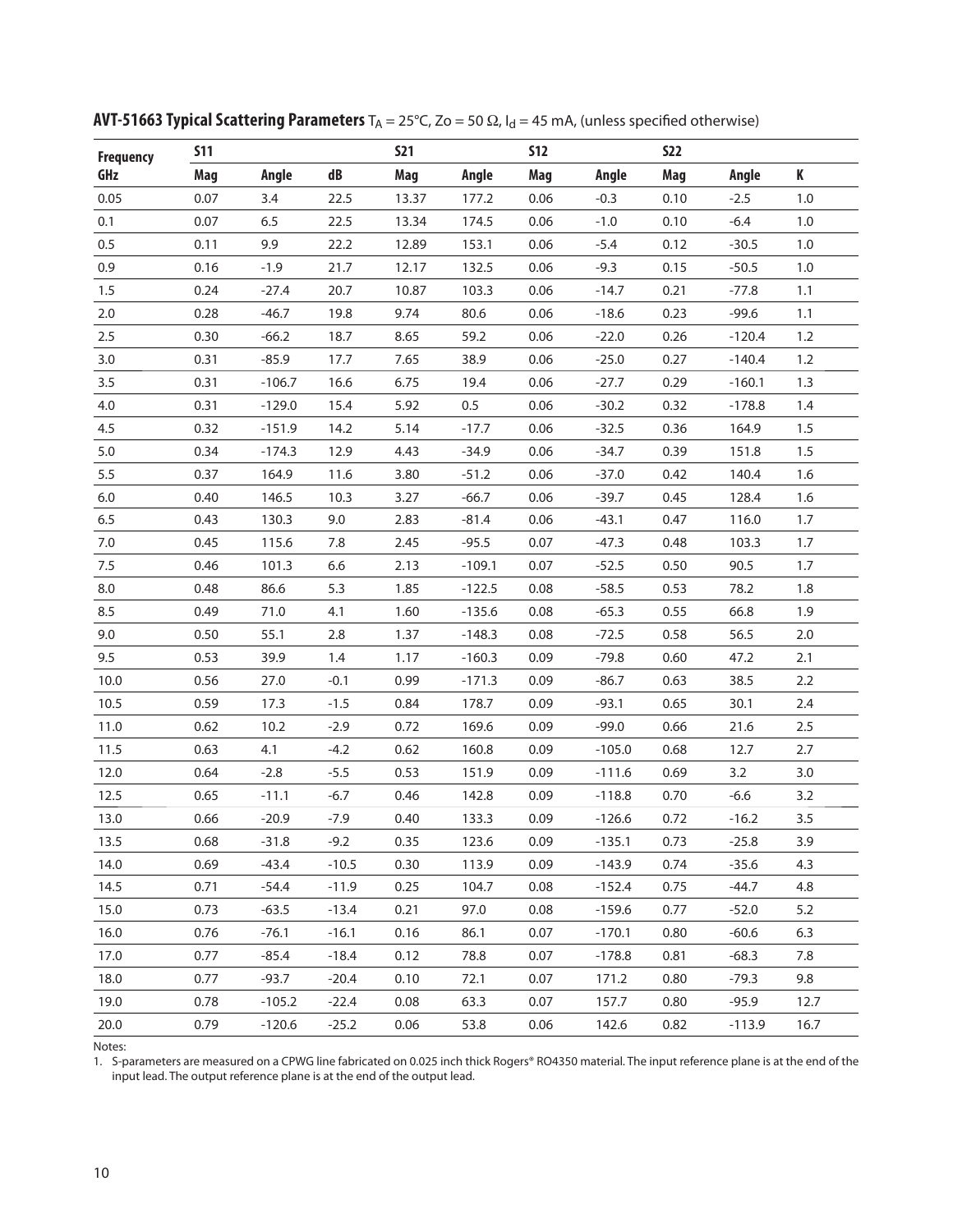#### **Part Number Ordering Information**

| <b>Part Number</b> | <b>No. of Devices</b> | Container      |
|--------------------|-----------------------|----------------|
| AVT-51663-TR1G     | 3000                  | 7″ Reel        |
| AVT-51663-BLKG     | 100                   | Antistatic bag |

# **Package Dimensions**

**Outline 63 (SOT-363/SC-70)**





|                | <b>Dimensions (mm)</b> |      |  |  |  |  |
|----------------|------------------------|------|--|--|--|--|
| <b>Symbol</b>  | Min                    | Max  |  |  |  |  |
| E              | 1.15                   | 1.35 |  |  |  |  |
| D              | 1.80                   | 2.25 |  |  |  |  |
| <b>HE</b>      | 1.80                   | 2.40 |  |  |  |  |
| Α              | 0.80                   | 1.10 |  |  |  |  |
| A <sub>2</sub> | 0.80                   | 1.00 |  |  |  |  |
| A <sub>1</sub> | 0.00                   | 0.10 |  |  |  |  |
| Q1             | 0.10                   | 0.40 |  |  |  |  |
| e              | 0.65                   |      |  |  |  |  |
| b              | 0.15                   | 0.30 |  |  |  |  |
| C              | 0.08                   | 0.25 |  |  |  |  |
| L              | 0.10                   | 0.46 |  |  |  |  |

# **Recommended PCB Pad Layout for Avago's SC70 6L/SOT-363 Products**





Notes:

- 1. All dimensions are in mm.
- 2. Dimensions are inclusive of plating.
- 3. Dimensions are exclusive of mold flash & metal burr.
- 4. All specifications comply to EIAJSC70.
- 5. Die is facing up for mold and facing down for trim/form, ie: reverse trim/form.
- 6. Package surface to be mirror finish. 0.650BCS.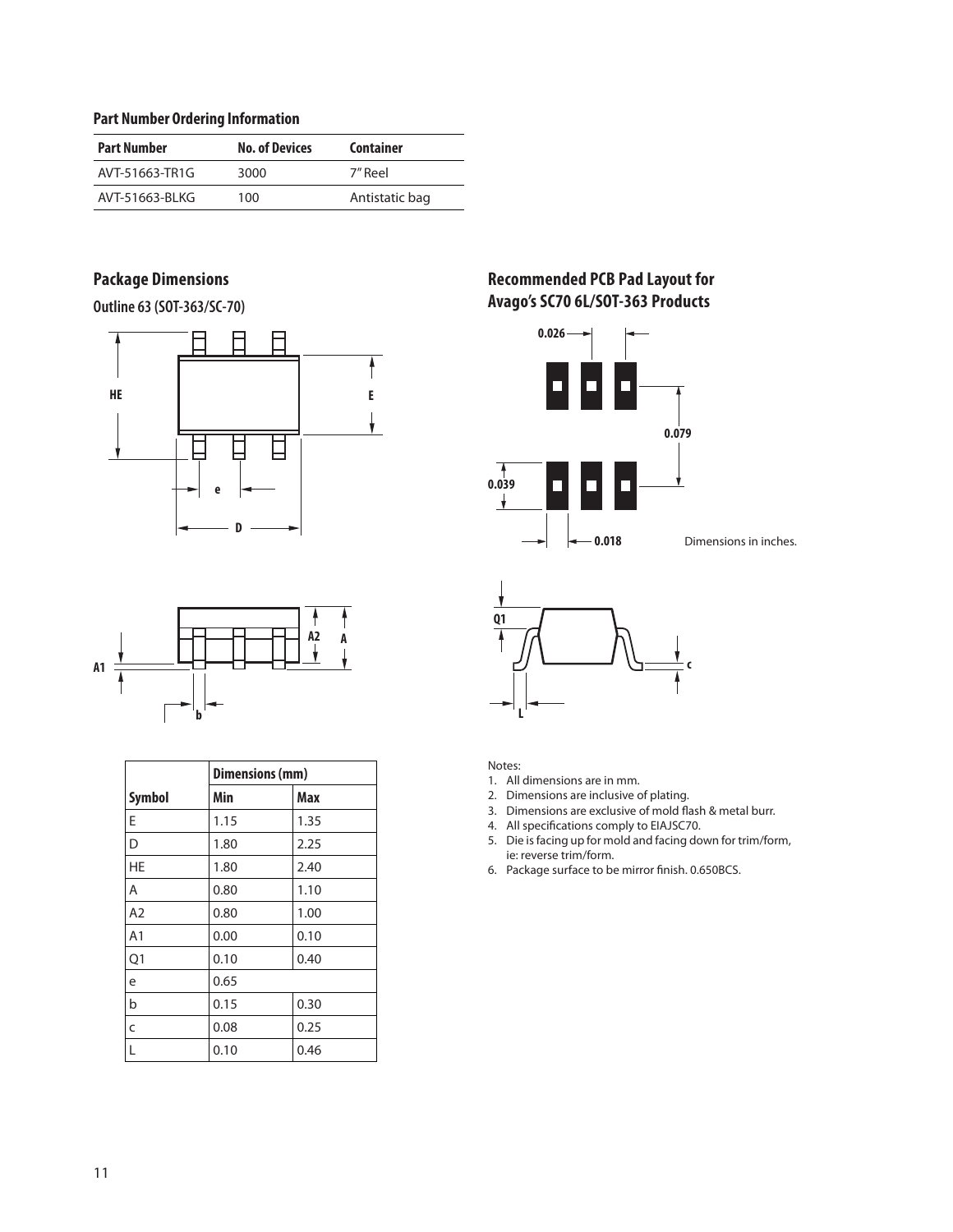## **Device Orientation**





## **Tape Dimensions and Product Orientation for Outline 63**



|                     | <b>DESCRIPTION</b>                                                                                      | <b>SYMBOL</b>       | SIZE (mm)                          | <b>SIZE (INCHES)</b>                   |
|---------------------|---------------------------------------------------------------------------------------------------------|---------------------|------------------------------------|----------------------------------------|
| <b>CAVITY</b>       | LENGTH                                                                                                  | A0                  | $2.40 \pm 0.10$                    | $0.094 \pm 0.004$                      |
|                     | <b>WIDTH</b>                                                                                            | B0                  | $2.40 \pm 0.10$                    | $0.094 \pm 0.004$                      |
|                     | <b>DEPTH</b>                                                                                            | K0                  | $1.20 \pm 0.10$                    | $0.047 \pm 0.004$                      |
|                     | <b>PITCH</b>                                                                                            | P                   | $4.00 \pm 0.10$                    | $0.157 \pm 0.004$                      |
|                     | <b>BOTTOM HOLE DIAMETER</b>                                                                             | D <sub>1</sub>      | $1.00 + 0.25$                      | $0.039 + 0.010$                        |
| <b>PERFORATION</b>  | <b>DIAMETER</b>                                                                                         | D                   | $1.55 \pm 0.05$                    | $0.061 \pm 0.002$                      |
|                     | PITCH                                                                                                   | P <sub>0</sub>      | $4.00 \pm 0.10$                    | $0.157 \pm 0.004$                      |
|                     | <b>POSITION</b>                                                                                         | E                   | $1.75 \pm 0.10$                    | $0.069 \pm 0.004$                      |
| <b>CARRIER TAPE</b> | <b>WIDTH</b>                                                                                            | W                   | $8.00 \pm 0.30$                    | $0.315 \pm 0.012$                      |
|                     | <b>THICKNESS</b>                                                                                        | t1                  | $0.254 \pm 0.02$                   | $0.0100 \pm 0.0008$                    |
| <b>COVER TAPE</b>   | <b>WIDTH</b>                                                                                            | C                   | $5.4 \pm 0.10$                     | $0.205 \pm 0.004$                      |
|                     | <b>TAPE THICKNESS</b>                                                                                   | T,                  | $0.062 \pm 0.001$                  | $0.0025 \pm 0.0004$                    |
| <b>DISTANCE</b>     | <b>CAVITY TO PERFORATION</b><br>(WIDTH DIRECTION)<br><b>CAVITY TO PERFORATION</b><br>(LENGTH DIRECTION) | F<br>P <sub>2</sub> | $3.50 \pm 0.05$<br>$2.00 \pm 0.05$ | $0.138 \pm 0.002$<br>$0.079 \pm 0.002$ |